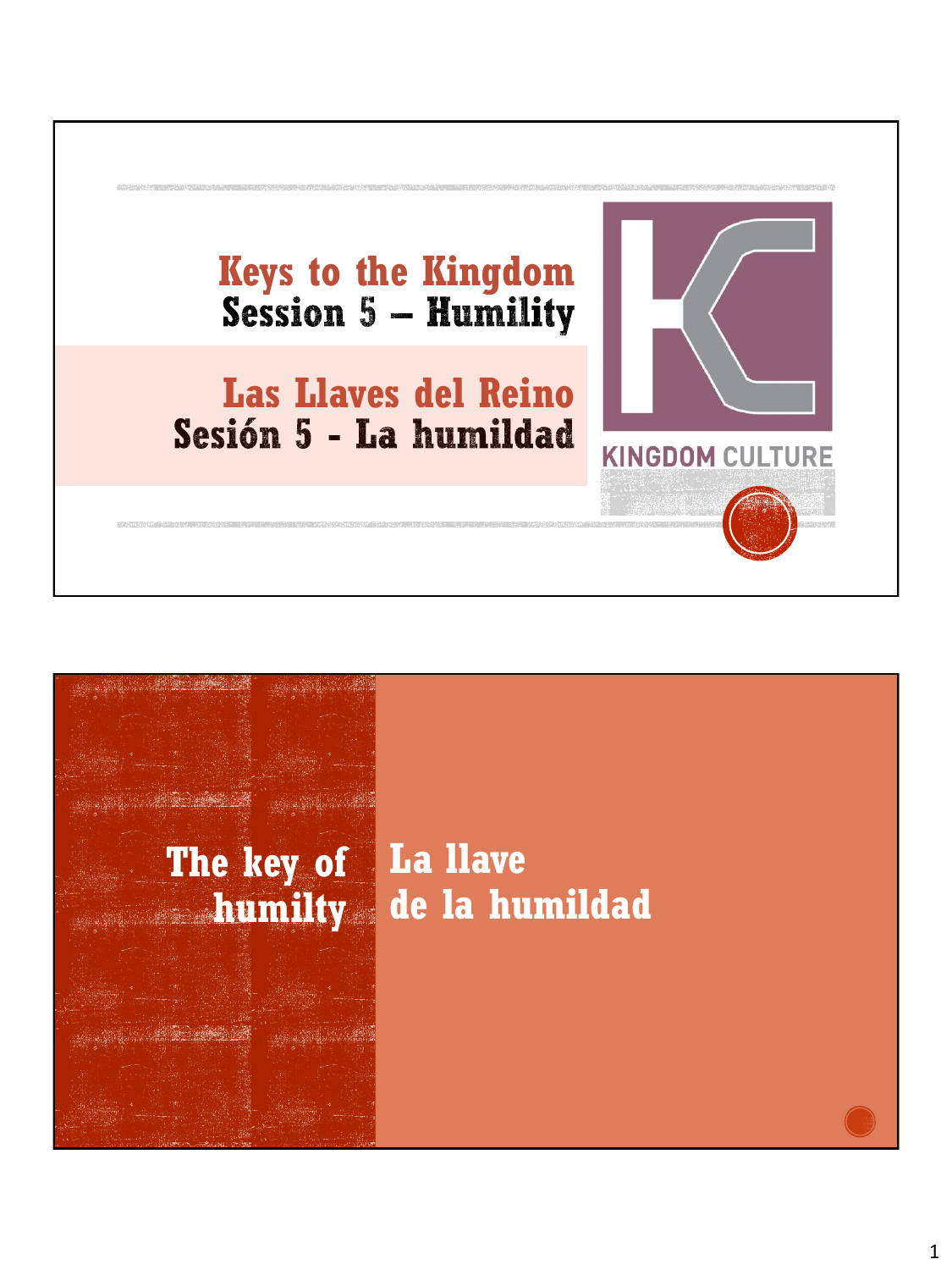

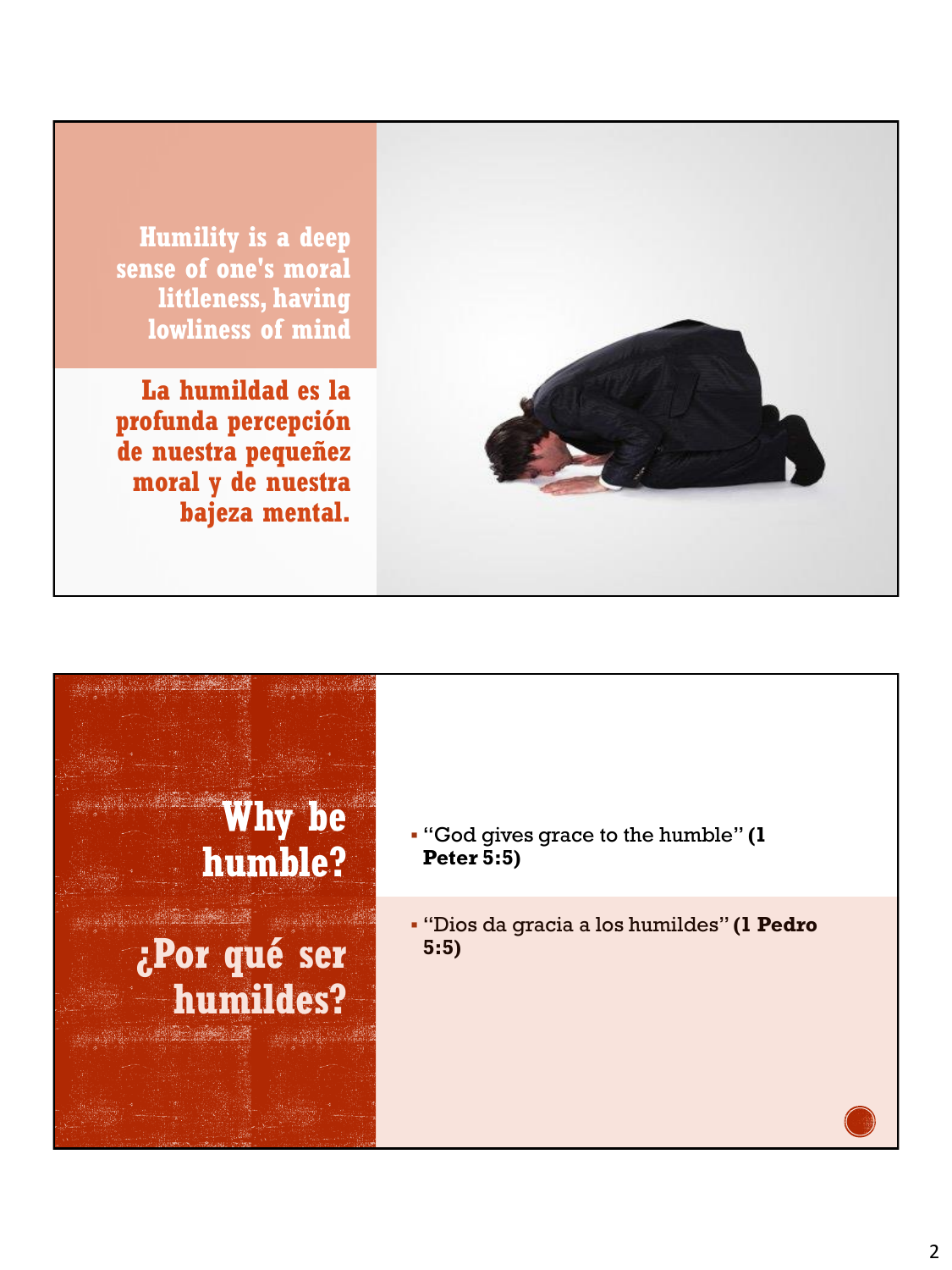

#### **Humility brings the grace of God**

#### **La humildad trae la gracia de Dios**

# **Elements of grace**

**Los elementos de la gracia**

- Salvation (Ephesians 2:8)
- Gifts (1 Peter 4:19)
- Perfects, establishes, strengthens, and settles us (1 Peter 5:10)
- Enables us to serve God acceptably (Hebrews 12:28)
- Obtains mercy in time of need (Hebrews 4:16)
- Is helpful for everything (2 Corinthians 9:8)
- Salvación (Efesios 2:8)
- Dones (1 Pedro 4:19)
- Nos perfecciona, establece, fortaleza, y asienta (1 Pedro 5:10)
- Nos capacida para servirle de forma aceptable (Hebreos 12:28)
- Nos da misericordia en tiempos de necesidad (Hebreos 4:16)
- Nos ayuda en todo (2 Corintios 9:8)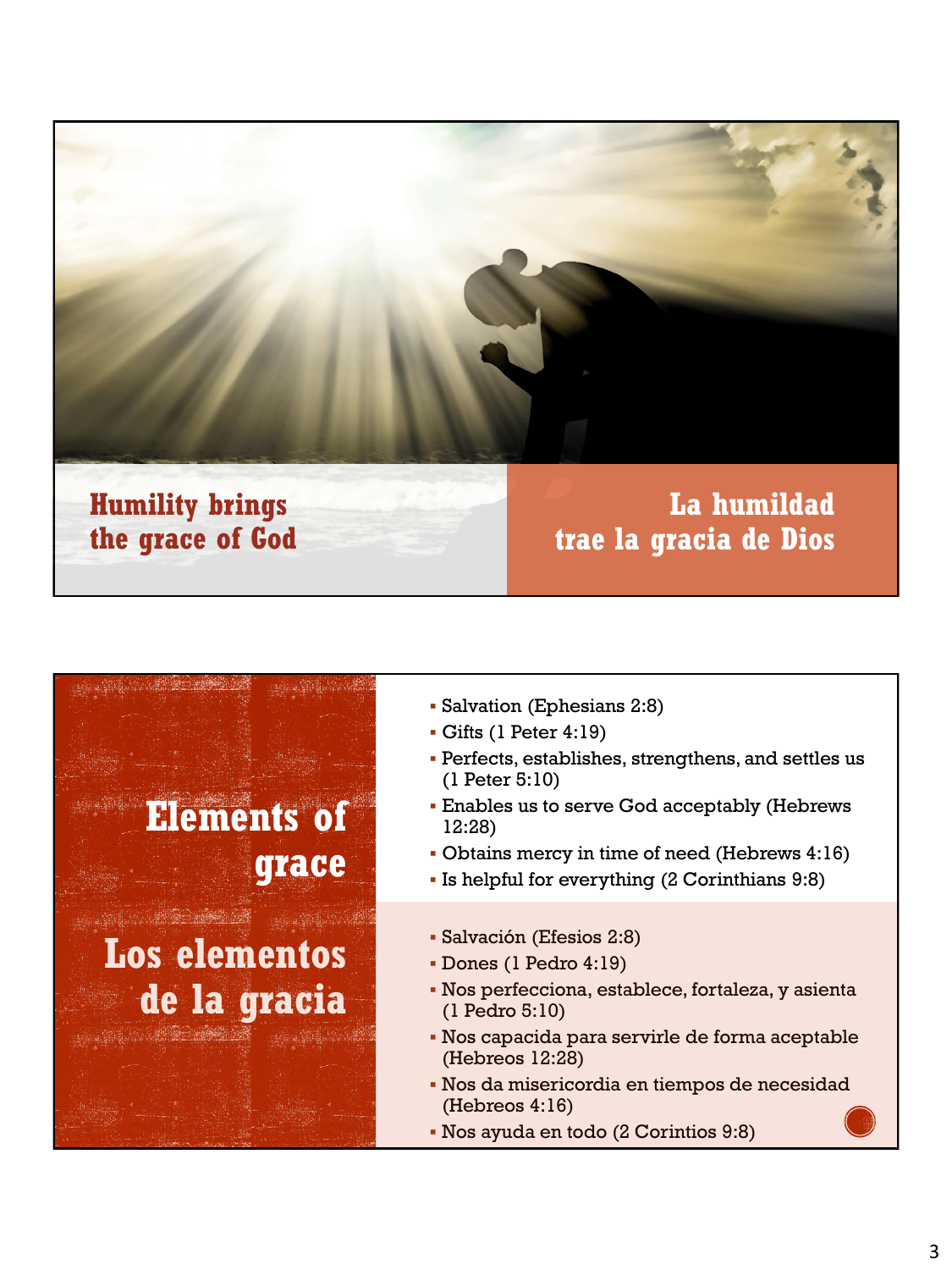

**If we begin a journey in the Spirit, we should be careful not to continue in the flesh**

**Si empezamos un recorrido en el Espíritu, debemos tener cuidado de no continuar en la carne.**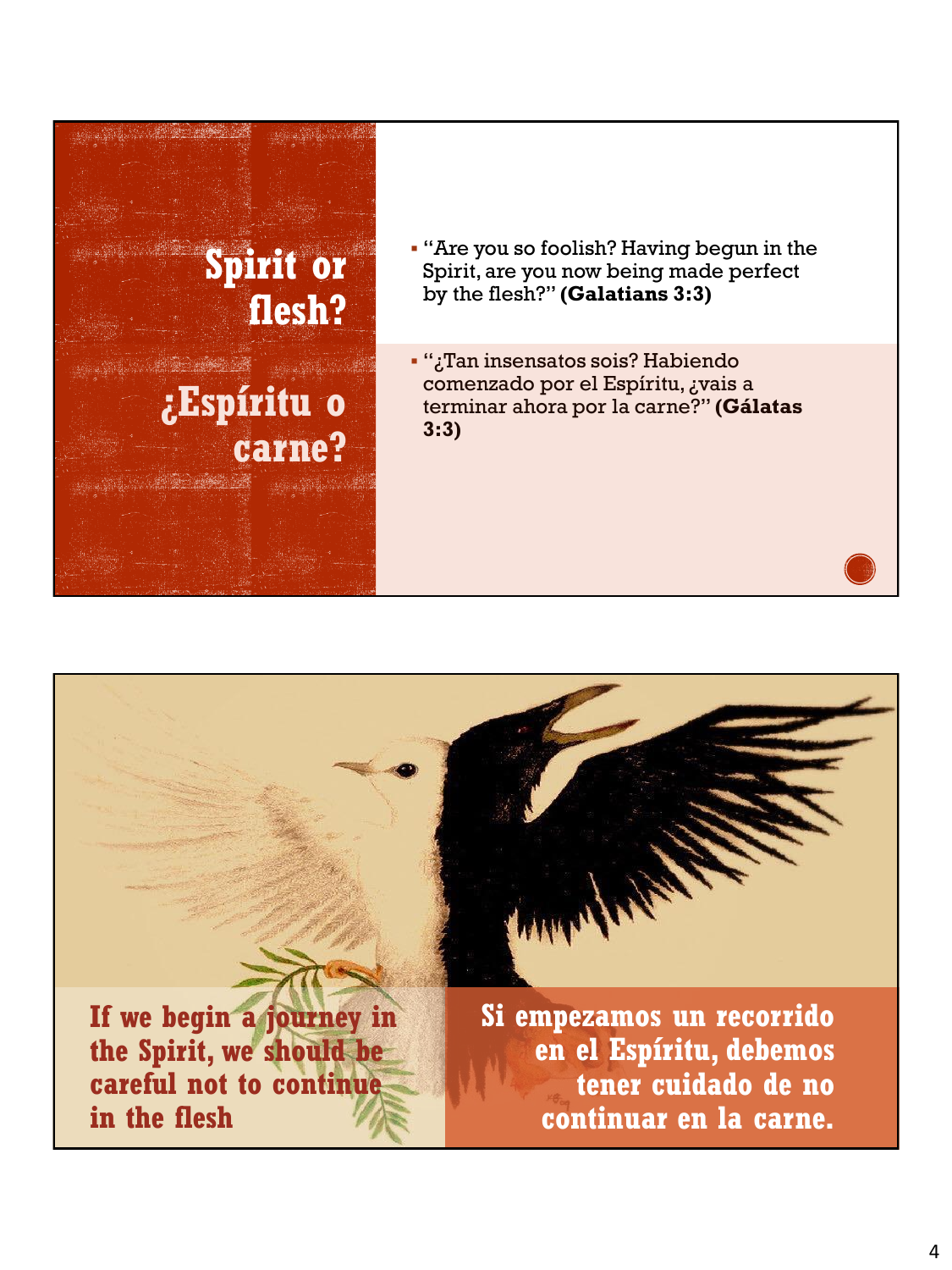



**"Falling from grace" actually means "to be driven out of one's course"** **"Caer de la gracia" significa salirnos del camino**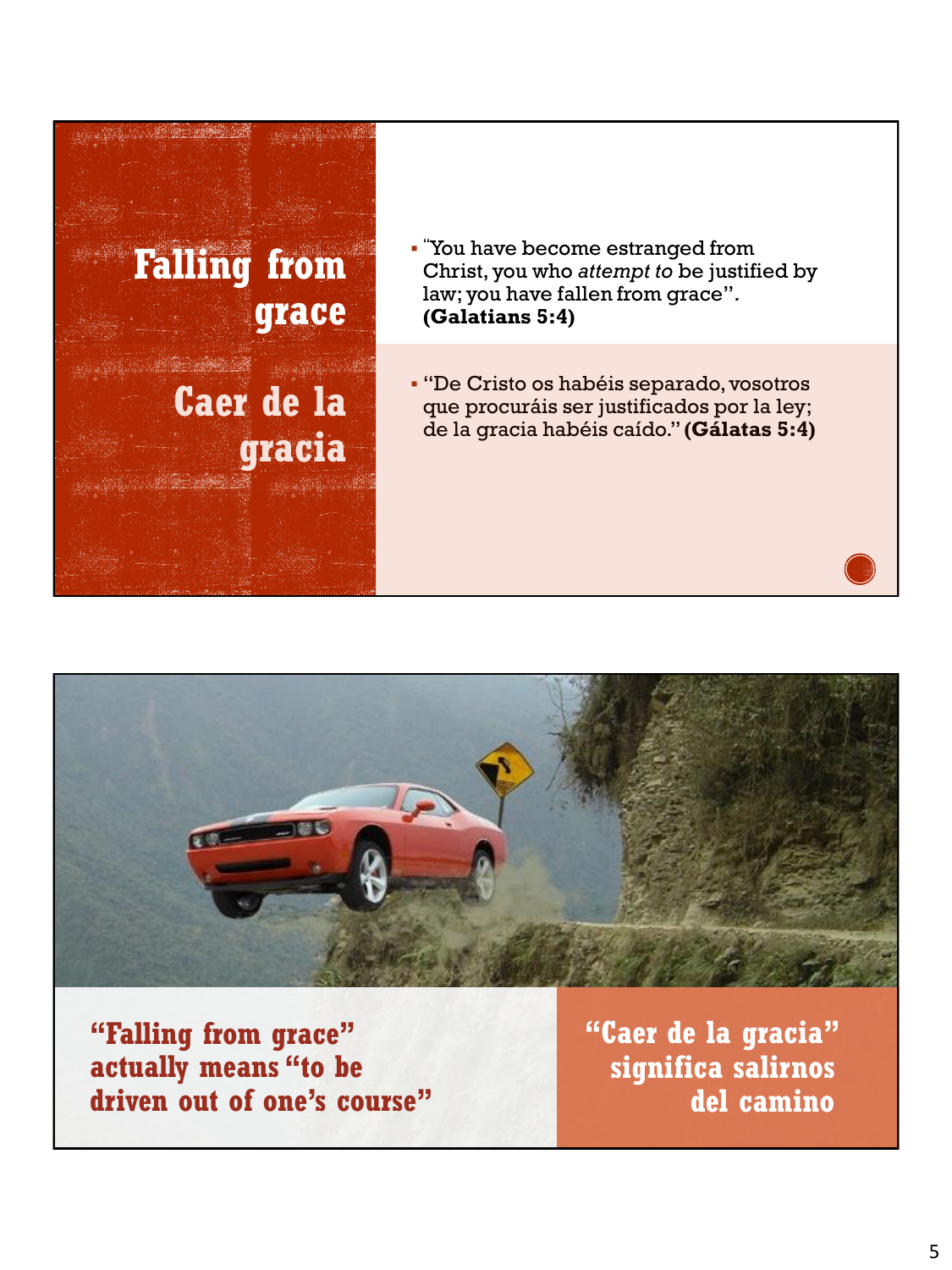

- **Matthew 5: 3** "Blessed are the poor in spirit, for theirs is the Kingdom of Heaven."
- "Mourning" **(Matthew 5:4)** is a quality of deep repentance before God
- **Mateo 5: 3** "Bienaventurados los pobres en espíritu, pues de ellos es el reino de los cielos."
- "Los que lloran (=están de luto)**" (Mateo 5:4)** es una cualidad de profundo arrepentimiento delante de Dios.



- "Meekness" **(Matthew 5:5)** means "to be teachable".
- "If anyone thinks that he knows anything, he knows nothing yet as he ought to know" **(1 Corinthians 8:2)**
- "Los mansos" **(Mateo 5:5)** significa ser enseñable.
- "Si alguno cree que sabe algo, no ha aprendido todavía como lo debe saber;" **(1 Corintios 8:2)**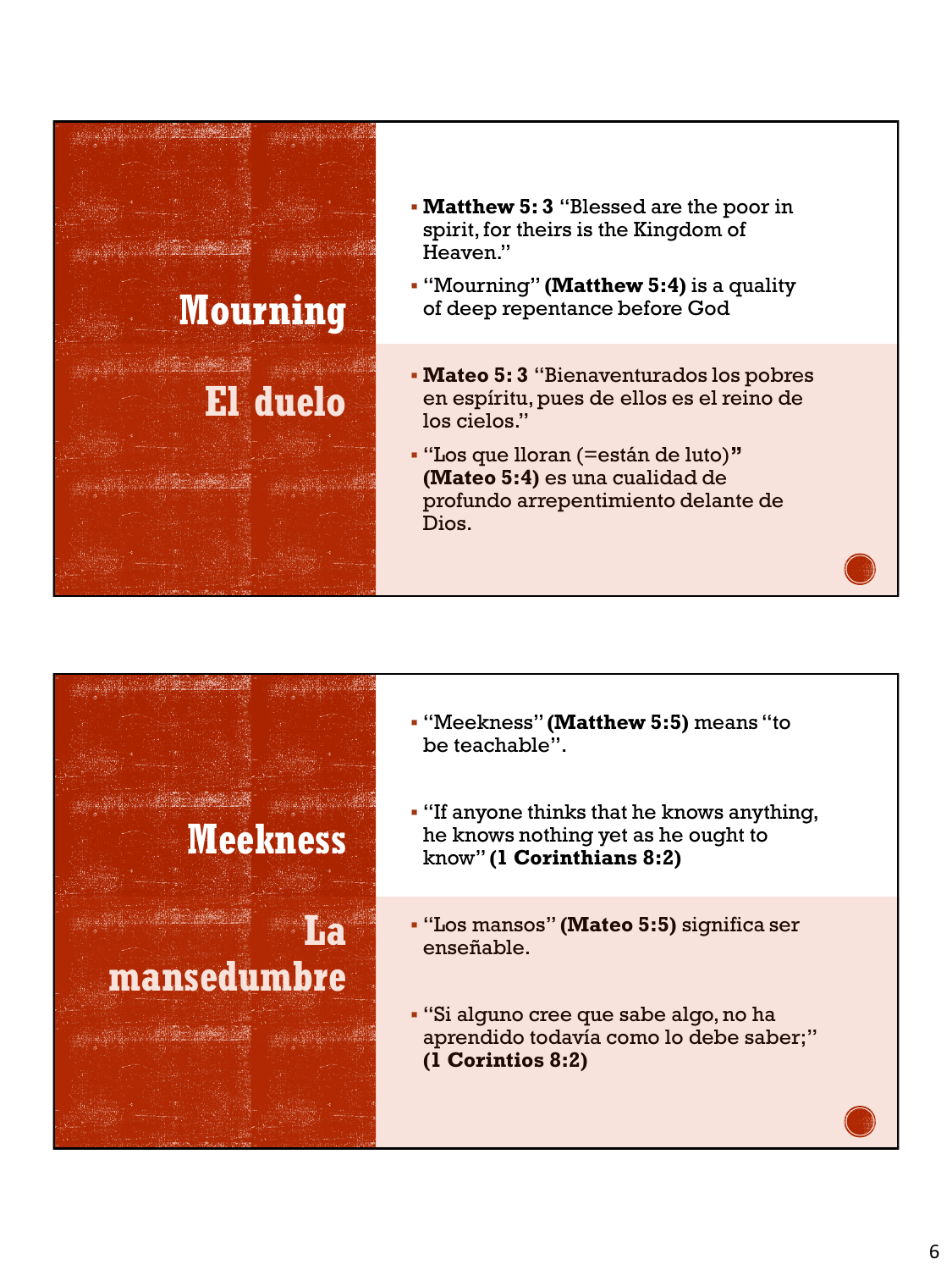

**Without humility, Christians do not have God's grace, and without grace they may try, through control and impression management, to manufacture God-like outcomes**

**Sin humilidad los cristianos no tienen la gracia de Dios, y sin gracia, pueden intentar manufacturar resultados similares a los de Dios (a través del control y la gestión de impresiones).**

## **The humility of children**

WAS TRUCK **La humildad de los niños**

▪ "Assuredly, I say to you, unless you are converted and become as little children, you will by no means enter the Kingdom of Heaven. Therefore, whoever humbles himself as this little child is the greatest in the Kingdom of Heaven." **(Matthew 18:3-4)**

▪ "En verdad os digo que si no os convertís y os hacéis como niños, no entraréis en el reino de los cielos. Así pues, cualquiera que se humille como este niño, ese es el mayor en el reino de los cielos." **(Mateo 18:3-4)**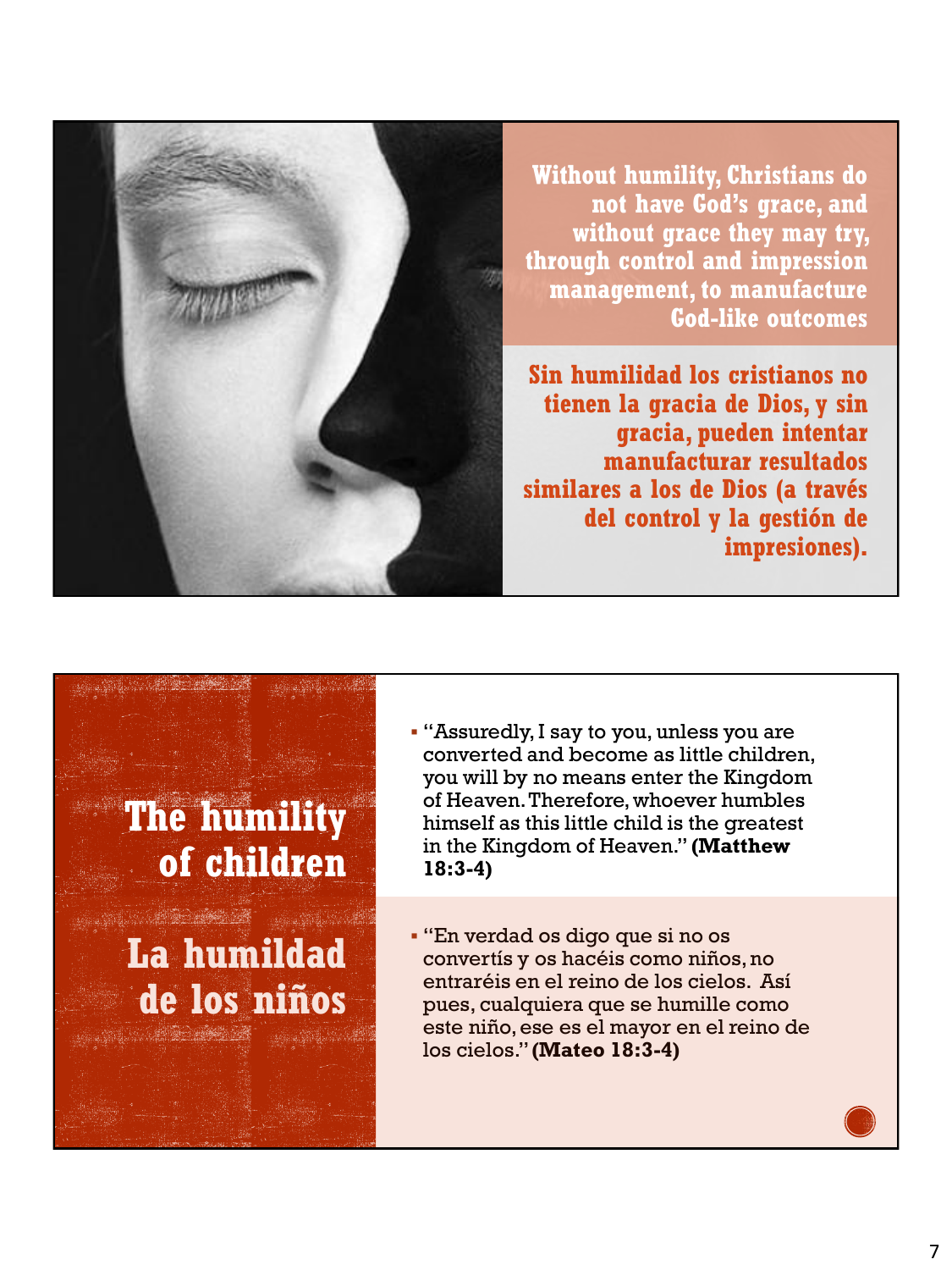

#### **Jesus said that true humility is being child-like**

**Jesús dijo que la verdadera humildad es ser como niños.**

### **Kingdom inheritance of humility**

**A GREE DAY Herencia del Reino por la humildad**

- "have the Kingdom of Heaven" (Matthew 5:3,12),
- "have "comfort" (Matthew 5:4),
- "inherit the Earth" (Matthew 5:5),
- "be filled with righteousness" (Matthew 5:6),
- "Tenemos el Reino de Dios" (Mateo 5:3,12),
- "Tenemos consuelo" (Mateo 5:4),
- "Heredamos la Tierra" (Mateo 5:5),
- "Estamos llenos de justicia" (Mateo 5:6),
- "Recibimos misericordia" (Mateo 5:7),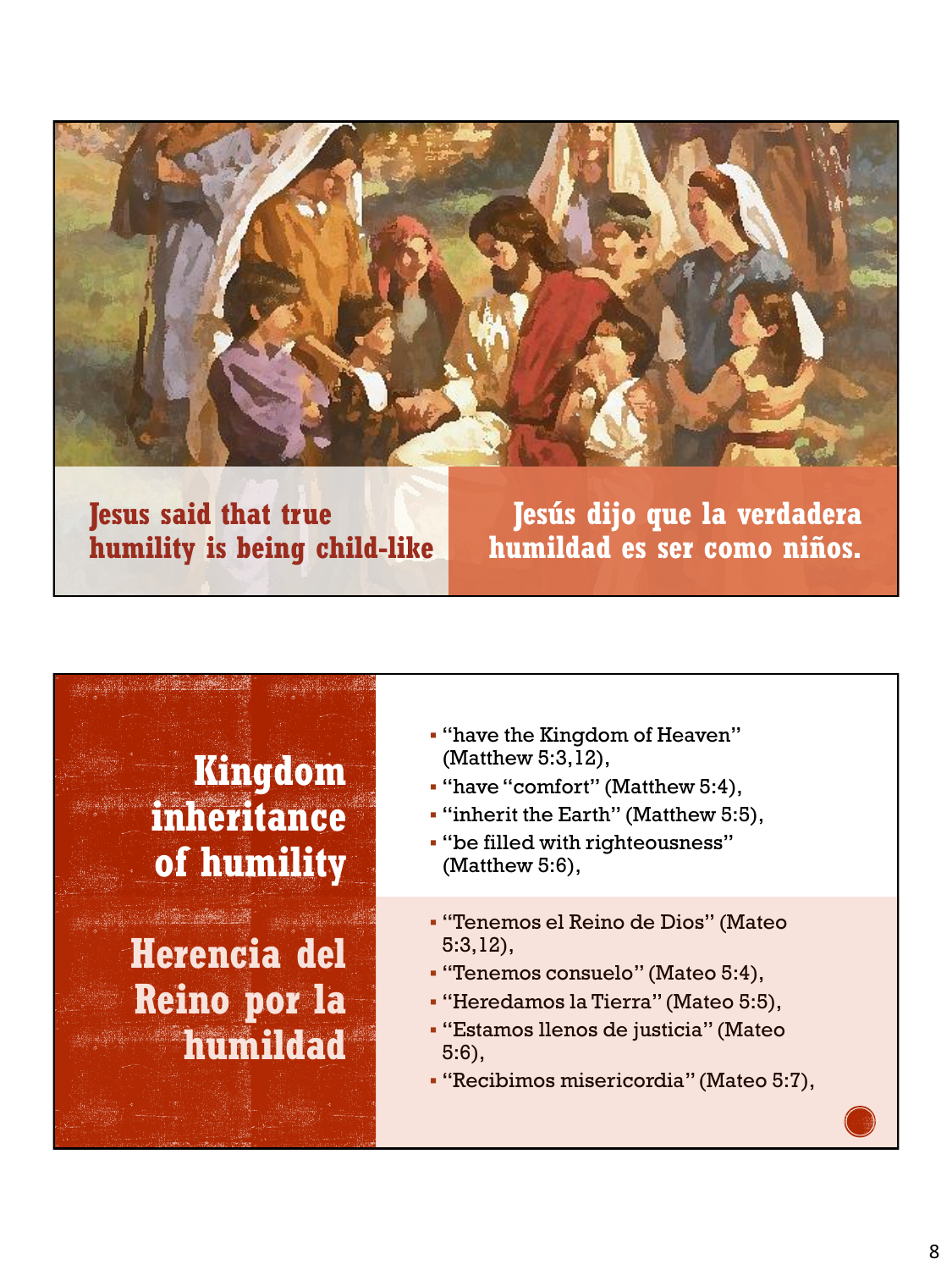## **Kingdom inheritance of humility**

**Herencia del Reino por la humildad**

- "obtain mercy" (Matthew 5:7),
- "see God" (Matthew 5:8),
- "be called children of God" (Matthew 5:9)
- "have a great reward in Heaven" (Matthew 5: 10-12)
- "Recibimos misericordia" (Mateo 5:7),
- "Veremos a Dios" (Mateo 5:8),
- "Seremos llamados hijos de Dios" (Mateo 5:9)
- "Y tendremos una gran recompensa en el cielo." (Mateo 5: 10-12)